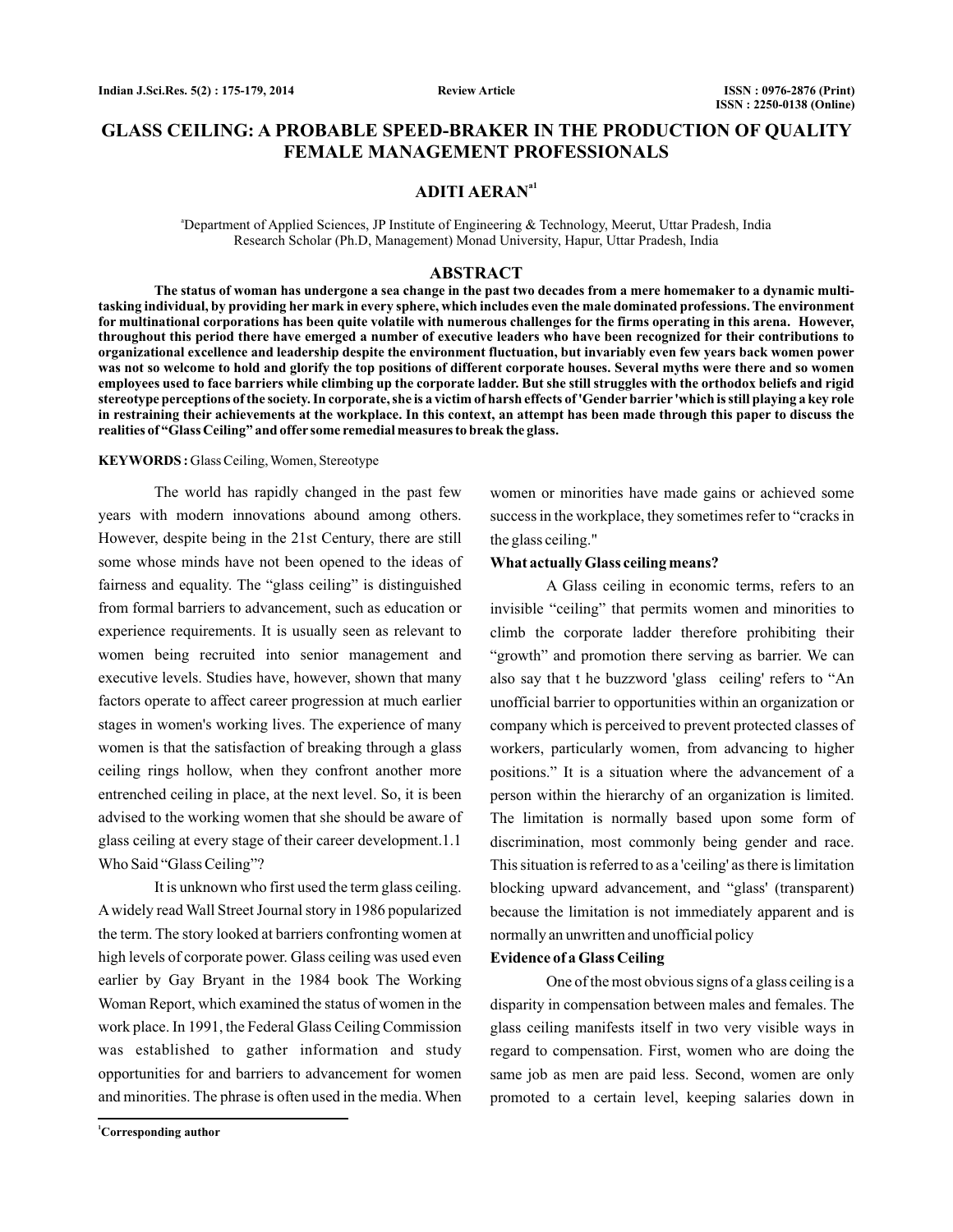relation to their male peers. There is evidence that even when women do reach the highest levels of corporate management, they do not receive the same pay as men for the same job; a figure of 75% is often quoted. And rather than getting better over time, the position seems to be deteriorating. A survey in 2002 showed women executives in the United States earning an even lower percentage of what their male counterparts were earning in 2000 than was the case in 1995. The ratio of female to male earnings in financial services, for example, fell from 76% in 1995 to 68% in 2000. Often women do not have the same opportunities as men to broaden their skills and increase their level of competency to that required of higher level positions.

#### **Signs and Effects of Glass Ceiling**

There are many signs to indicate that the glass ceiling exists in the organizations:

Another indicator of glass ceiling is that women's career growth is hampered by the corporate culture For instance corporate policies and practices can maintain the status quo by keeping men in positions of corporate power, stating that women outperform in 'taking care' while men in outperform in ' taking charge' . ●

- It is an invisible barrier that limits the level to which a woman or another member of a demographic minority can advance within the hierarchy in an organization.
- Despite better performances, women receive less support and appreciation from their male bosses and are slower to be promoted.
- Work life balance challenges, if not dealt with at the right time, impact women's advancement and may contribute to glass ceiling.
- In many corporate women are rarely offered international assignments. The prospect for global exposure is a major stepping stone for career development in employees. As it could be vital for their career path, puts them at a disadvantage and undermines their prospects to establish themselves as efficient. They then become narrowly specialized and cannot gain the broad-based experience that is demanded for most senior posts.

Such stereotypes act as main reasons for women

failing to reach the top in an organization. **Barriers**

The glass ceiling is an invisible, artificial barrier that prevents qualified individuals (particularly women) from advancing beyond a certain point within their employing organization. The barrier's existence can be deduced from the fact that there is a stark difference between the proportion of women (and of minority groups) who graduate from the leading universities and business schools, and the proportion who reach the higher echelons of corporate management. Anumber of theories have been presented to explain the glass ceiling. The two major barriers are:

#### $\ddot{\phantom{a}}$ **Motherhood**

Sometimes the blame for the glass ceiling is laid at the door of motherhood. Women are distracted from their career path by the need to stay at home and rear children. Even if they return to work immediately, they fall behind their male colleagues on the career ladder. With babies to care for, they are unable to undertake the tasks that are often required to reach the top; for example, taking extended trips abroad, spending long evenings "entertaining" clients, and changing plans at short notice.

#### ● **Male stereotypes**

Others maintain that the glass ceiling has more to do with male stereotypes of women than with anything else. In many companies these stereotypes have become institutionalized. The standards for advancement, for instance, are set by white male graduates, and women who want to progress is judged by these standards. We all think we should be replaced by someone who is exactly like us.

### **Glass ceiling Myths & Mysteries**

Living in a borderless world, where organizations operates at a global level, corporate believes that these glass ceilings are myths and are self created. They argue that women would have to barge their way out of this selfimposed barrier. There are many arguments given as firstly the women can hold higher positions based on their talents, through hard work and aspirations. Second argument talks about work challenges, family responsibilities that get in the way of women's career development. Even women in many cases discover that family is more important to them as they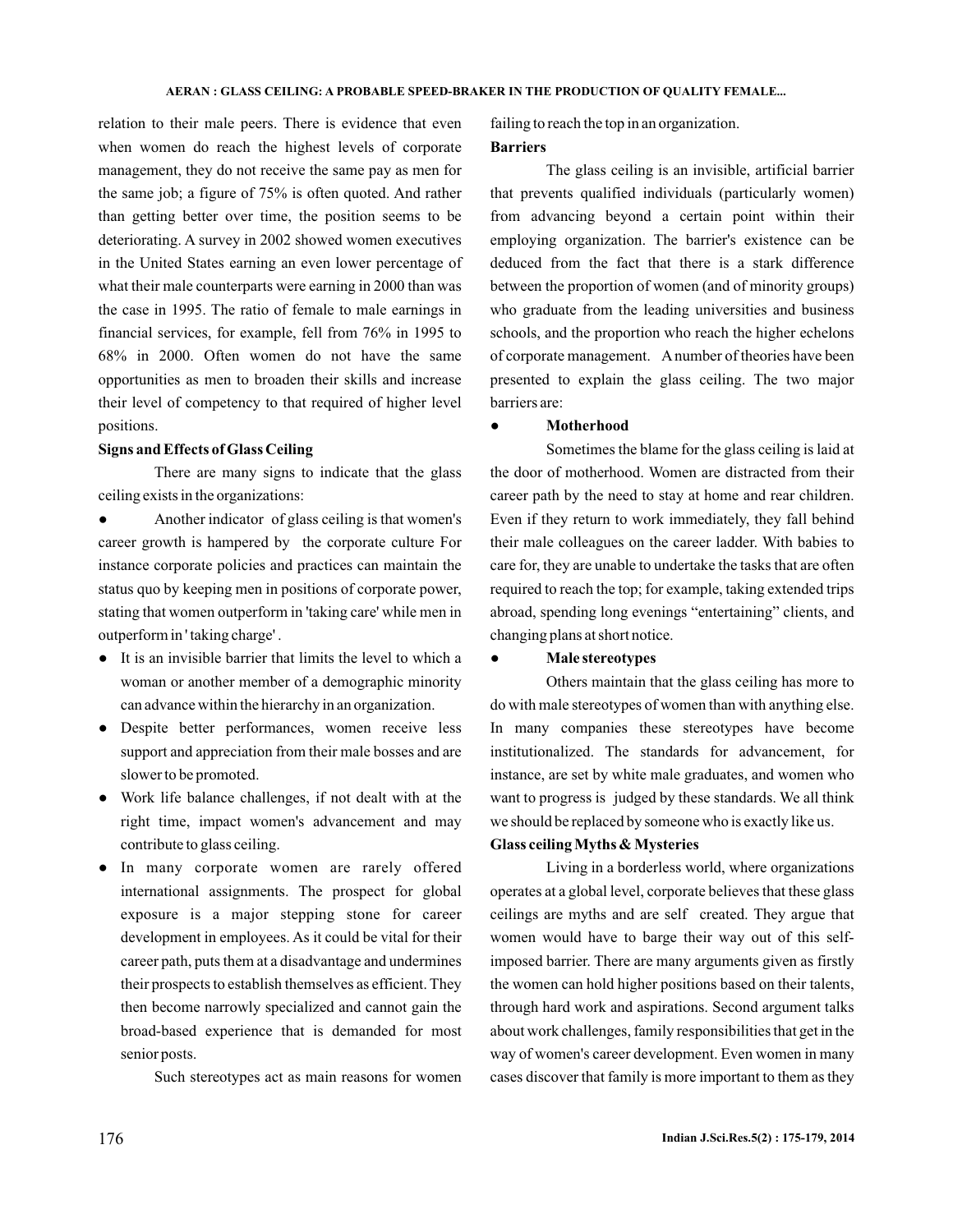climb up the corporate ladder and hence they quit from playing senior roles in management. Assumptions are made that women are not free from family responsibilities.

In reality, an increasing number of women are providing that when it comes to taking up corporate challenges, there are many factors that hamper the women's growth within the organization. Firstly, higher roles demand higher degree of commitment, which may require more hours of work per week; however women are unable to dedicate more hours to work due to family responsibilities. Another issue regarding women leadership behavior is that, when a woman is assertive and takes charge, people often reacts negatively. However if she behaves like kind gentle lady, she may be considered as a poor leader. People view successful female managers as more deceitful, pushy, selfish, and abrasive than successful male managers These factors often act as an obstacle for rising up the corporate ladder. Finally, the success of women in smaller companies has been ignored and devalued.

#### **Glass Ceiling Realities**

The Federal Glass Ceiling Commission found that 97% of the senior managers of the Fortune 1000 Industrial and Fortune 500 are white, and 95-97% are male, furthermore, this occurring while 57% of the workforce are Ethnic minorities, woman, or both.. In India women executives earn 40% less than what men earn in entire career. India stands below average. According to a survey conducted an eye opening fact came that only 37% companies have women holding top management positions, as compared to 92% of companies in china. Statistics provided by the U.S. Department of Labor (DOL) indicated that only 2 percent of top level management jobs and 5 percent of corporate board positions were held by women as of 1987. The failure of more women and minorities to crack the upper levels of corporate management is due to the glass ceiling.

● Dr Sudha Selvarajan, General Manager at MindTree says, "I think a lot more is due for us. People expect us to fight it out to get privileges and not because we deserve it. There is certainly an increase in the women workforce at our organization, but this isn't a huge increase. While earlier around 20 percent of them were women, now it must have gone up to 27 percent." She feels that it will take a lot more time for women to get the recognition they deserve. The individual, the organization, the society and the country wholly needs to make a coordinated effort in order to ensure greater empowerment of women.

• Startup companies have their own problems when it comes to employing women. Sadhna Sanjeev, Director-Finance & HR of Medsphere Technologies, a startup company, says, "Smaller organizations don't have enough facilities to provide proper inclusivity for women. In our organization only 20 to 30 percent workers are women." However she is positive, that the situation will get better with time and effort.

The survey also says that, out of the 400 million workforce in India, 30-35 percent are female and only onefifth of them work in urban areas. Although there has been a 60 percent increase in women workforce in the IT and BPO sector, (the maximum being in BPO's) the question is, how many of these women make it to the senior management level or break the glass ceiling in MNC's?

## **Measures to Cope Up from Glass Ceiling**

It can be tough for women to succeed in a man's world but there are now plenty of support networks in place to empower women to get to the top, both nationally (through the Women in Management Network) and in particular sectors, localities and organizations. More and more companies are establishing support networks and groups for their female employees and setting up mentoring too. Organizations like "Women in Technology" also offer many networking opportunities and training events for women, which can be really valuable for helping women to boost their career and advance in the business world. However, by observing the Signs and realities of glass ceiling, it is suggested that there is a need to take some steps which will help in overcoming the glass ceiling. The steps should be taken from two sides namely, the women employees and the employer. Here are some tips to possibly "BREAK" the glass that restricts you from acquiring your dreams and success.

#### **Women Employee Side**

There are challenges which women need to work through, especially in industries like IT, which are fairly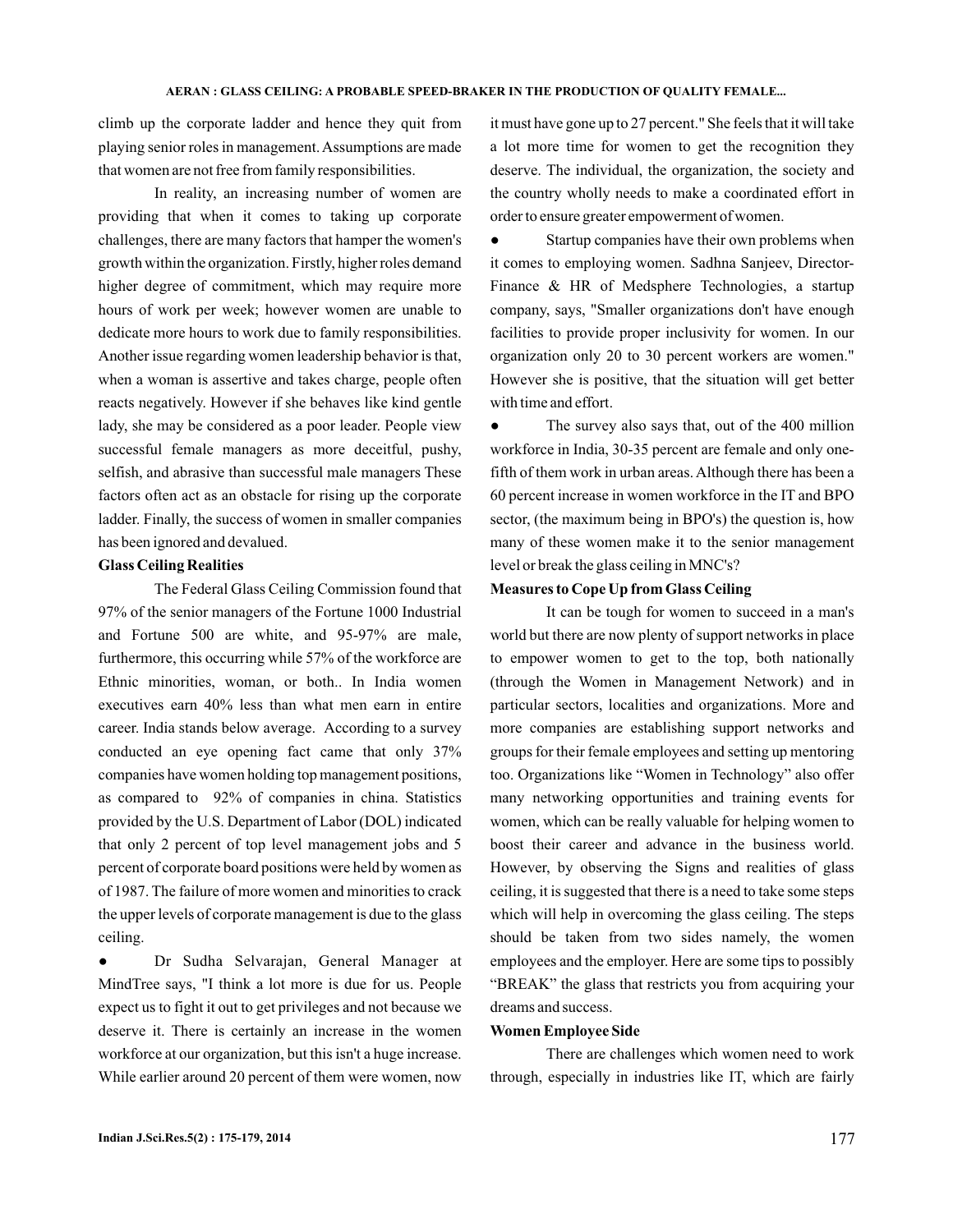male dominated. Some women can feel isolated and may struggle to adapt to the environment,'

# **Women Need to**

- Understand that to be on top of her game, work experience really is key. Get as much experience as she can.
- Have a solid CV to get her career off to a strong start.
- Understand their own strengths and weakness, and motivations.
- Manage their profile and reputation as a tool of impression management, not exaggerating but branding their leadership qualities.
- Try to develop networking skills and other skills that aid career development like the ability to handle political situations in the workplace.
- Understand what value they add and where they add it to the business.
- Understand the negative politics at different power bases to resolve their conflicts and come out with mutually acceptable outcomes.
- Have confidence in them and in their abilities and never be scared to make herself heard. Only a lucky few get to the top without any hard work.
- Look at developing their skill and sets to arm them, with the tools they need to reach the top.

#### **Women can break the Glass Ceiling**

# **She should**

- Be Prepared.
- Be Patient.
- Be Teachable and a Teacher.
- Be Introspective, Purposeful, and Soulful.

# ● Be Determined.

## **Employer's Side**

There's the issue of the "motherhood penalty". Many women find themselves overlooked in their jobs after having children; they have loss of confidence upon returning to work. After nine months of maternity leave, many women feel unable to re-join the work environment because they have missed out on new developments, training and networking opportunities. Companies need to realize the importance of retaining female talent and think about offering training and flexible working practices, which more and more organizations are now doing.

- Ask women, whether the culture is supportive or gender biased.
- Make organization culture more friendly and supportive for women.
- Conduct regular interaction of board members, with talented female executives at the threshold of senior positions.
- Start Simple schemes like women's groups and networks which are a great way of sharing experiences and building solidarity, and mentoring has also proved to be a highly valuable tool in many businesses.
- Monitor the flow of promotions, the flow of those getting opportunities to make sure that women are included.
- Promote best practices for women and men.
- Evaluate and reward women's productivity by objective results, not the number of hours at work.
- Make performance-evaluation criteria explicit and design evaluation processes to limit the influence of evaluators' biases.
- Avoid having a sole female member on any team. Outnumbered, women tend to be ignored by men.
- Encourage well-placed, widely esteemed individuals to mentor women.
- Give women demanding developmental job experiences to train them for leadership positions.

# **CONCLUSION**

The "glass ceiling" is a controversial subject that's constantly in hot pursuit. There are many statistics and theories that come into play; so many, in fact, that people may find it difficult to reach a solid conclusion. Does the glass ceiling really exist, or is it all a matter of how the facts are skewed either for or against it?

After all the statistics are stripped away, though, one naked truth persists: Women are just as capable as men. "Great ideas have no gender, race, ethnic background or age," Women may have to work a little harder to reach the top, but it can and does happen. In the not-so-distant future, with a little extra effort on everyone's part, more women could be buttoning up their suits and heading into that corner office. Glass ceiling in any form should not exist in the